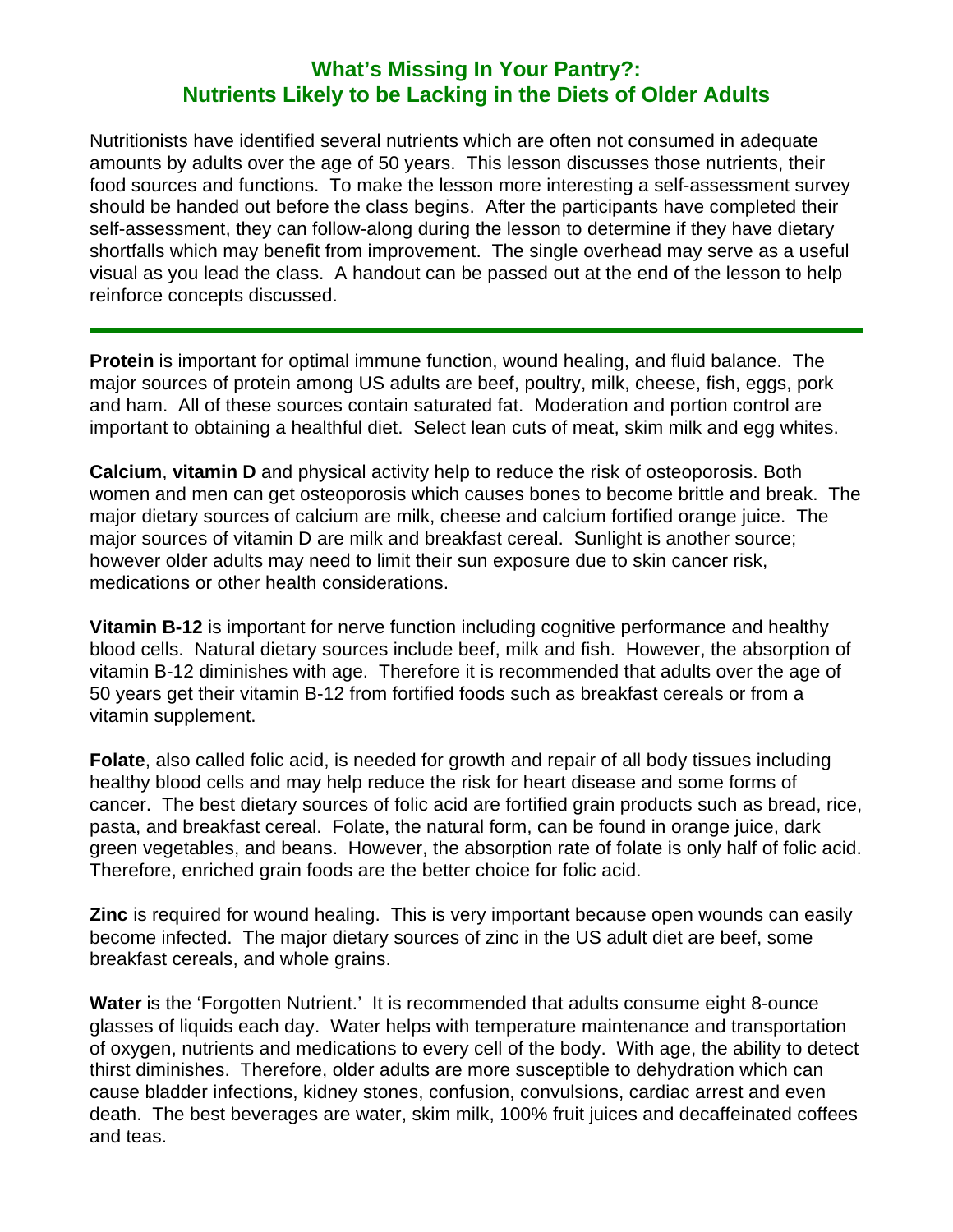

 **What's missing in your pantry?**

 **Self Assessment Survey Take this survey to see how your diet stacks up. Thinking about what you ate yesterday can help you have a better tomorrow.**

Yesterday...



**How many total servings of meat, poultry, milk, cheese, fish or eggs did you have? \_\_\_\_\_\_\_\_\_\_\_\_\_\_**

**How many total servings of milk. cheese, yogurt or calcium fortified orange juice did you have? \_\_\_\_\_\_\_\_\_\_**



**Did you spend at least 20 minutes out in the sun? YES NO**

**Did you engage in 30 minutes of physical activity such as walking? YES NO**

**Did you eat fortified breakfast cereal? YES NO**

**Did you take a multi-vitamin supplement? YES NO**



**How many servings of grain foods such as bread, rice, pasta, tortillas did you eat?\_\_\_\_\_\_\_\_\_\_\_\_\_\_ How many of them were whole grain?\_\_\_\_\_\_**

**Did you have any beef yesterday? \_\_\_\_\_\_\_\_\_\_\_**

**How many glasses of water or other beverages (not counting alcohol) did you drink? \_\_\_\_\_\_\_\_\_\_\_** 





Educational Programs of Texas Cooperative Extension are open to all people without regard to race, color, sex, disability, religion, age, or national origin. The Texas A&M University System, U.S. Department of Agriculture, and the County Courts of Texas Cooperating.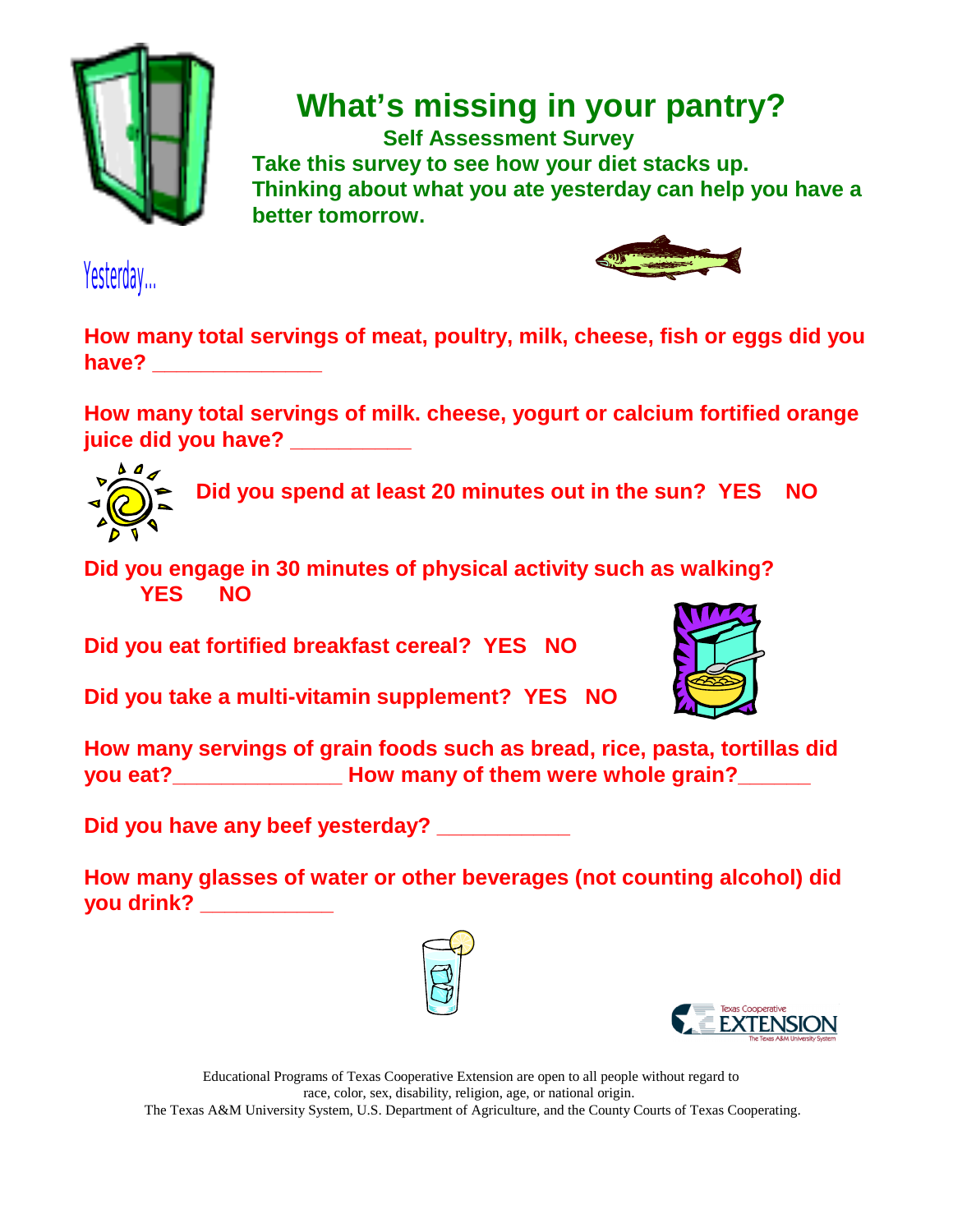## **What's Missing In Your Pantry?: Nutrients Likely to be Lacking in the Diets of Older Adults**

- Protein
- Calcium
- Vitamin D
- •Vitamin  $\mathsf{B}_{12}^{}$
- Folate
- Zinc
- Water